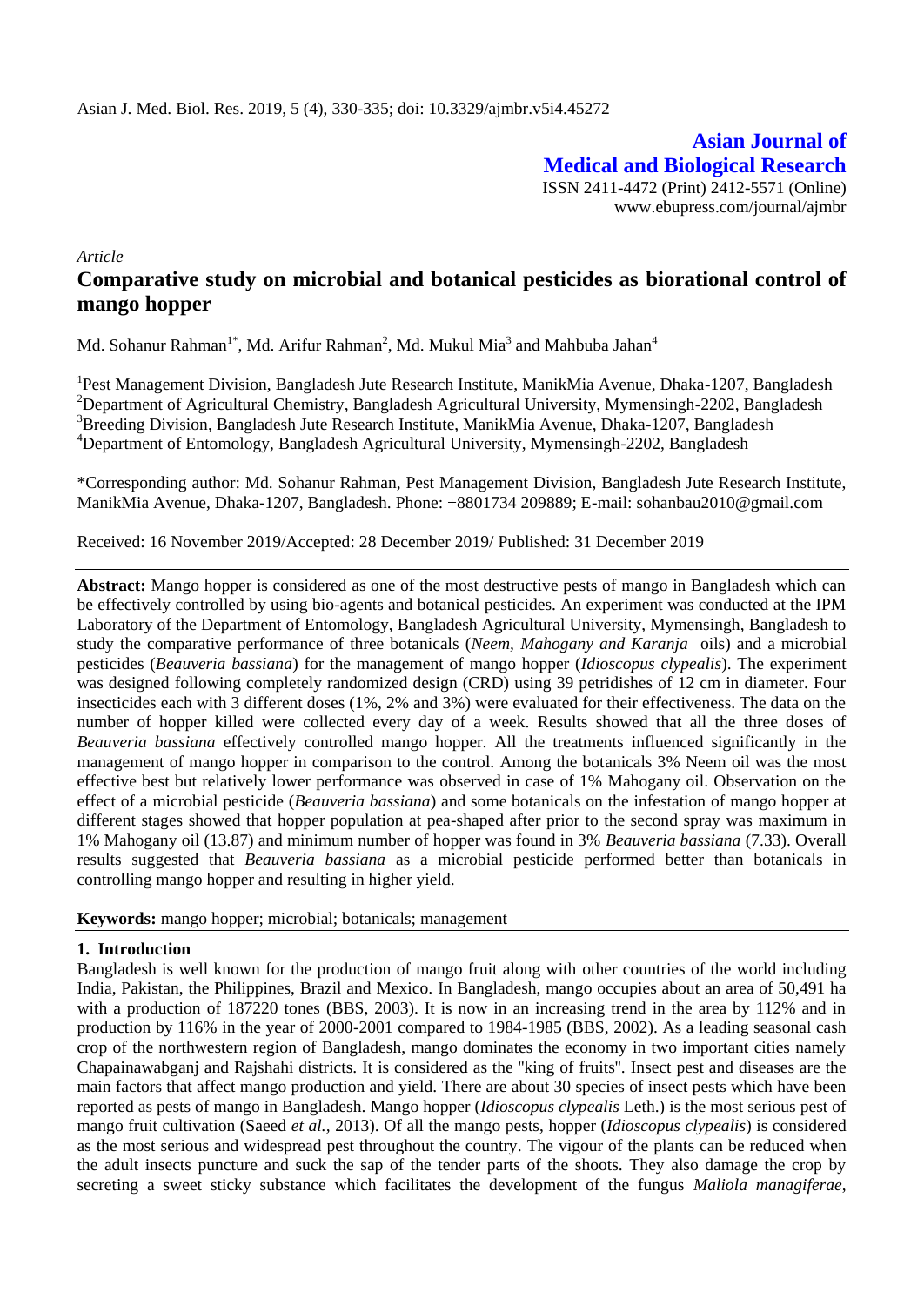commonly known as sooty mould affecting adversely the photosynthetic activities of the leaves. Generally, in February-April and June-August the population of mango hopper shoots up.

Mango (*Mangifera indica)* is an evergreen tree in the family Anacardiaceae grown for its edible fruit. It is believed to originate from India or Burma (Myanmar). The mango hopper is the serious pest of mango at flowering and fruiting stages and yield loss could be 80-100 percent (Rahman, 2007). Both nymphs and adults aggregate on the underside of leaves and suck the sap of tender shoots, young leaves and inflorescence. The infested florets turn brown and dry up which adversely affects fruit setting. Hopper infestation also causes honeydew secretion resulting in sooty mould formation affecting photosynthesis and also stains the fruits which reduce the market value (Rahman, 2007). Presently only insecticidal control is available for management of mango hoppers. Considering the deleterious effects caused by chemicals to the beneficial organisms in mango ecosystem and the demand for organic production of mango there is a need to develop alternate, safe and ecofriendly management strategy for the control of mango hoppers. Among all mango pests, mango hoppers is considered to be the most serious and widespread pest, with a potential to cause up to 100% loss in India, the world's largest producer of mango. Nymph and adult insects puncture and suck the sap of the tender shoots which reduce vigour (Visalakshi *et al.,* 2010; Rahman, 2007; Varshneya and Rana, 2008). Both nymph and adult cause damage of leaf and inflorescence and sometimes younger leaves by sucking plant sap. The infested leaf dries up and panicle shrivels, turns brown and ultimately dies. During heavy infestation, honeydew excreted by the mango hoppers encourages the development of the black shooty mould (fungus) on the surface of the leaves, inflorescence, branches and shoots that interferes with the photosynthetic activity of the affected plant parts, ultimately resulting in non-setting of flowers dropping of the immature fruits. The mango hoppers may thus cause a loss of 20-100% of the inflorescence (Hossain, 1989). Severely infested plants bear only a few fruits or no fruits at all. Because of the great economic importance of the mango hoppers, many studies have been conducted on their extent of damage and their control. But so far, no in-depth studies on these regards have been made in Bangladesh. A fungus, *Beauveria bassiana* has also been found effective against this pest but under moderate climate. Spraying of Nimbicidine (0.2%) is effective at the initial stage of hoppers management. The present control method is based purely on chemicals, especially synthetic insecticides. But indiscriminate use of persistent insecticides is causing several problems such as disrupting natural enemy complexes, development of insecticide resistance, secondary pest outbreak, pest resurgence, and environmental pollution. To overcome these problems farmers can shift from the unilateral reliance on insecticide use to bioratioal approaches. A significant role might be played by natural plant products as they are environmentally biodegradable, safe and cost-effective. Several chemical compounds from seeds and leaves of many plant species have already isolated and identified, and screened out many as growth inhibitors and insect feeding deterrents. In this situation, biodegradable substitutes are now being strongly conceived by all scientists of the world. Among the botanicals, products of *Neem* (*Azadirachta indica*) have extensively been used to control many pests and have already proved their efficacy against several types of insect pests both in field and storage. However, exploration on the use of botanicals especially Mahogany and *Karanja* against mango pests is scanty in Bangladesh. The present study was performed to know the potentially of three nonpersistence natural product, namely, *Neem* oil, *Mahogany* and *Karanja* and as well as a fungus, *Beauveria bassiana* to manage mango hopper, *I. clypealis* (Lethierry), along with the assessment of their toxic effects on mango hopper and flower and fruit retention. However, sufficient information on mango hopper and the effectiveness of biorational pesticide in controlling mango hopper in Bangladesh is sporadic and published information in the scientific journal is not available. This research work on mango hopper would provide significant information to protect the mango flower and fruit from the attack of the pest and thereby will increase the yields which ultimately increase the farmer's economy as well as the economy of the country.

### **2. Materials and Methods**

### **2.1. Experimental site**

The study was conducted at the Entomology IPM Laboratory, Department of Entomology, Faculty of Agriculture, Bangladesh Agricultural University, Mymensingh, Bangladesh from February 2014 to March 2015. To conduct the experiments six mango trees of Amrapali variety were selected in Aqua, Mymensingh and trial was conducted in Entomology Field Laboratory, BAU, Mymensingh. The experimental area was characterized by moderately low temperature, low humidity and scanty rainfall during the February 2014 to April 2015.

### **2.2. Collection of microbial and botanical pesticides**

Botanical insecticides *i.e., Neem* (*Azadirachta indica*)*, Mahogany* (*Swietenia mahagoni*) *and Karanja* (*Millettia pinnata*) oils were collected from IPM Laboratory of Entomology Department, Bangladesh Agricultural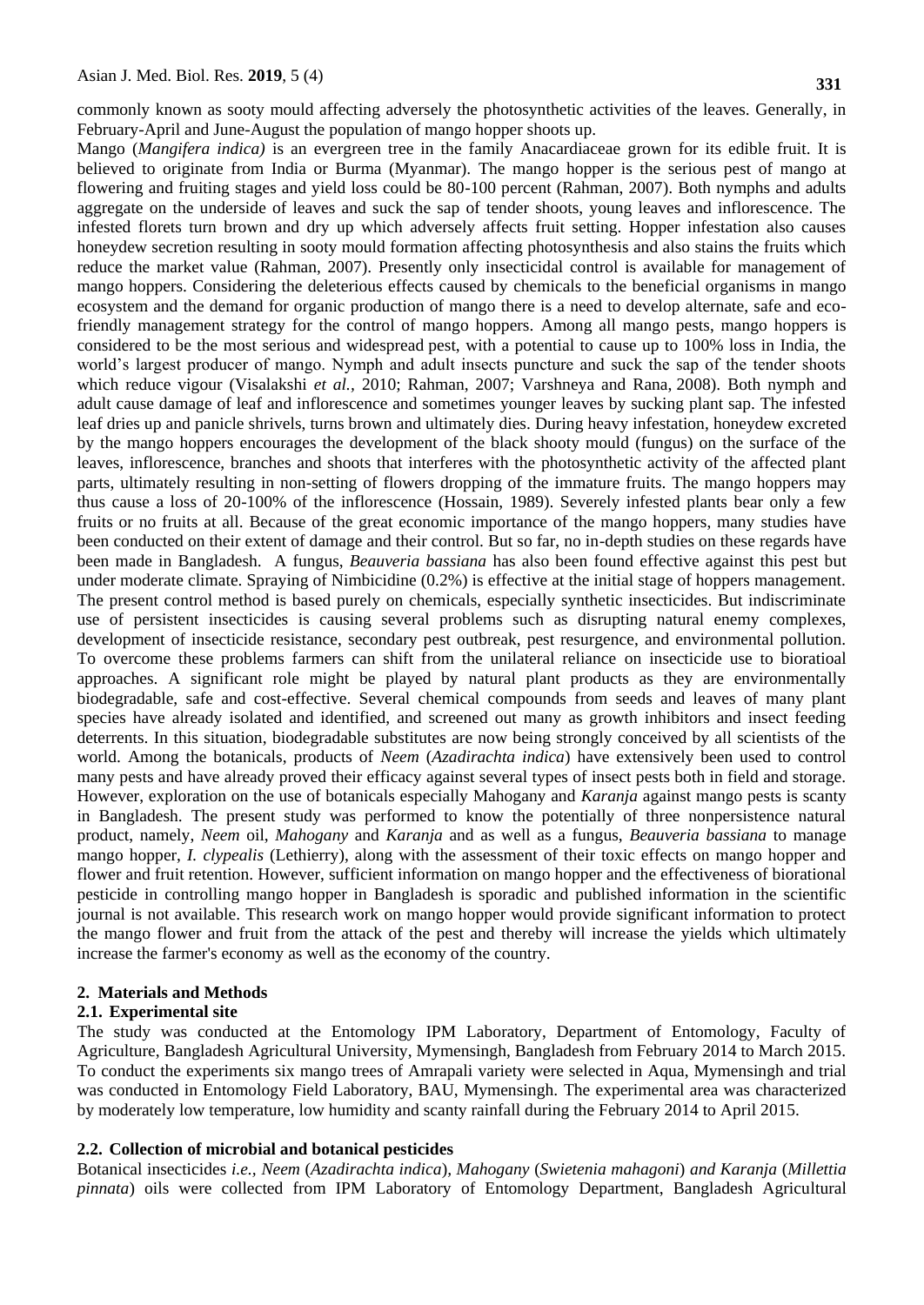**332**

University (BAU), Mymensingh. A microbial pesticide (*Beauveria bassiana*) was collected from Ispahani Biotech Company in *Bolaspur*, Mymensingh. A commercial formulation of *Beauveria bassiana* was used to conduct the experiment.

### **2.3. Treatments and experimental design**

Botanical insecticides were used with a dose of 1%, 2% and 3% of each. The doses of used *Beauveria bassiana* were 1%, 2% and 3%. For all insecticides, at first 39 petridishes (12 cm diameter) were taken. Fresh, diseasefree and well-developed inflorescences, (approximately 10 cm in length) were collected. Completely randomized design (CRD) was used in this study.

# **2.4. Experimental setup**

Four insecticides each with 3 different doses were evaluated for their efficiency. One inflorescence was placed in each petridish. Insecticide was sprayed on each inflorescence placed in petridishes and left for air dry before offering insect. Among the 39 petridishes,  $(3x3x3) = 27$  petridishes were used for treatment. Then 10 hoppers (7) adults + 3 nymphs) were released at each petridish and kept for 7 days. Similarly, In case of *Beauveria bassiana*, 9 petridishes (12 cm diameter) were taken. Fresh, disease-free and well-developed inflorescences, (approximately 10 cm in length) were collected. One inflorescence was placed in each petridish. Insecticide was sprayed on each inflorescence placed in petridishes and left for air dry before offering insect.  $(3x3)=9$ petridishes were used for treatment and 3 petridishes were used for control for all insecticides. Small pieces of cotton with soaked fertilized water were placed at the base of the inflorescence to keep the inflorescence fresh.

### **2.5. Protection measures**

Cotton pieces were changed regularly to avoid the probability of development of fungus and some fertilized water was added to the cotton pieces regularly. In the laboratory, daily temperature and humidity were recorded and maintained. The data on the number of hoppers killed were collected at 1 DAT, 2 DAT, 3 DAT, 4 DAT, 5 DAT, 6 DAT and 7 DAT.

### **2.6. Statistical analysis**

Obtained data were analyzed statistically after appropriate transformation using analytical computer software MSTAT-C and mean values were separated using DMRT.

### **3. Results and Discussion**

# **3.1. Comparative toxicity test of microbial pesticide and botanicals in the laboratory**

The data regarding comparative toxicity of insecticides on the basis of the number of hoppers killed are presented in Table 1. The experimental result revealed significant superiority of microbial pesticide to botanicals. In the present study after 5 days of microbial pesticide treatment, it was found that two doses of *Beauveria bassiana* (2% and 3%) were enough to kill hundred percent of insect offered. After 6 days of insecticidal treatment, it was found that all doses of *Beauveria bassiana* and one dose of *Neem* oil (3%) were enough to kill hundred percent of insect offered. But the lower number of insects was killed in *Karanja* oil (1%) treatment. No mortality was found where insecticide was not applied. Among the botanicals it was found that *Neem* oil had better performance and *Karanja* oil was found least effective. After 2 days and 3 days of treatment, the highest result was found in 3% *Neem* oil (7.67) which was statistically similar to 2% and 3% *Neem* oil. But the lower result was found in case of 1% *Karanja* oil.

Similarly, after 5 days and 6 days of treatment, the highest result was found in 3% *Neem* oil (8.87). But the lowest result was found in case of 1% *Karanja* oil (6.75). Three (3%) *Neem* oil took 5 days to kill about 8.87 insects whereas 3% *Karanja* oil took 7 days to cause the statistical similar effect (8.67). *Beauveria bassiana* (2% and 3%) and *Neem* oil 3% killed all the insects after 7 days but only 6.33 insects were killed in control treatment. Srivastava and Tandon (1986) reported that entomopathogenic fungi, such as *Beauveria bassiana* was effective against mango hopper. The study between microbial pesticide (*Beauveria bassiana*) and botanicals against mango hopper shows that the performance of microbial pesticide (*Beauveria bassiana* ) was better than that of botanicals which were similar to the findings of Singh (2008). BARI (2013) also reported that microbial pesticide (*Beauveria bassiana*) was an effective bio-rational based management option for the control of mango hopper. Among botanicals, the highest performance was found in 3% *Neem* oil (10.0) whereas the lowest result was found in 1% *Karanja* oil (4.15). Similar finding on the efficacy of *Neem* oil was also reported by Adnan *et al.* (2014) wherein *Neem* oil was found effective against mango hopper.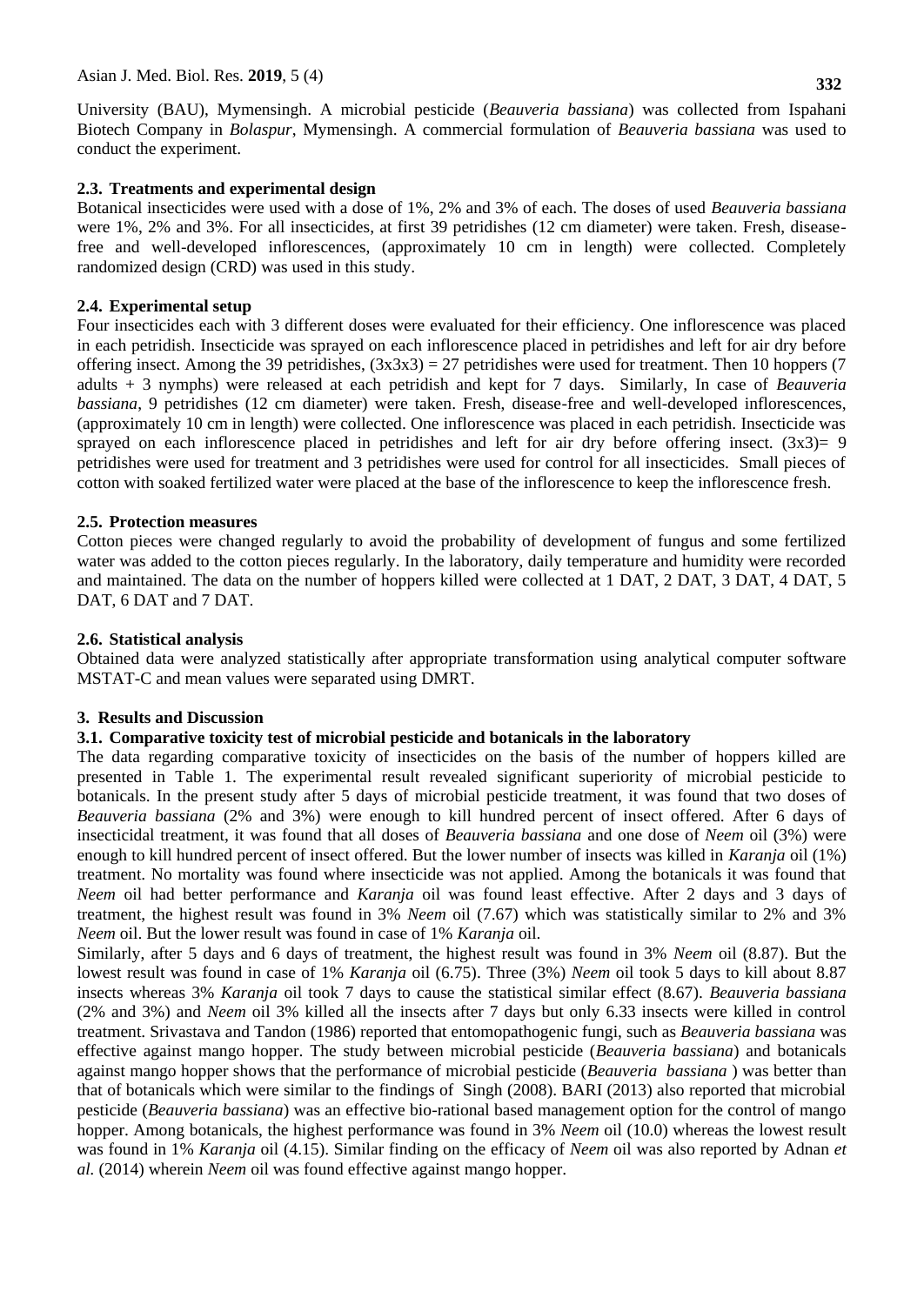#### **3.2. Effect of a microbial pesticide and botanicals on the infestation**

Results revealed that after one month of the first spray, the number of the hopper at the flowering stage was the maximum in 3% *Mahogany* oil (15.17) and lowest hopper was found in 2% *Karanja* oil (Figure 1). It indicated that 2% *Karanja* oil had the better effect than any other insecticide at flowering stage. But hopper population at pea-shaped after prior to second spray was maximum in 1% *Mahogany* oil (13.87) and the minimum number of hopper was found in 3% *Beauveria bassiana* (7.33) (Figure 2). But at control condition, the number of hopper was 16.20 which were higher than that of treated one. So it can be said that insecticides have effect against mango hopper. Fifteen (15) days after second spray (15 DAP) no hopper was found in all the three doses of *Beauveria bassiana* and maximum number of hopper were found also in mahogoni oil 1% (12.37) (Figure 3). But among the botanicals the minimum numbers of hopper were found in 2% and 3% *Neem* oil and 3% *Karanja* oil. In controlled plant, hopper population was 15.59 while in treated with all doses of *Beauveria bassiana* hopper population was zero at the same time. So, *Beauveria bassiana* had better performance on fruit setting of mango among all insecticidal treatments. Among botanicals 2% and 3% *Neem* oil had better performance on fruit setting of mango inflorescence. It was surely noted that fruit-bearing was better in inflorescence treated with microbial pesticide (*Beauveria bassiana*) than botanicals. From the table it is said that higher the infestation of hopper, lower the fruit setting of inflorescence. Prabhakara *et al.* (2011**)** found in their research work on *Beauveria bassiana* against mango hopper that maximum hopper population reduction was recorded in the highest doses of *Beauveria bassiana*. This study also represents the same result that higher doses of *Beauveria bassiana* are responsible for higher % of hopper population mortality.

Similar trend was observed when cumulative hopper population caught in sticky trap was recorded and the lowest was found in the control and the lowest in *Neem* treated plants followed by different doses of a fungus with a clear indication that the dosage had a positive impact in the reduction of hopper population.

| <b>Treatments</b>      | Average no. of hopper (Adult+Nymph) killed at different interval |                   |            |                   |            |            |                          |
|------------------------|------------------------------------------------------------------|-------------------|------------|-------------------|------------|------------|--------------------------|
|                        | 1 DAT                                                            | $2$ DAT           | 3 DAT      | 4 DAT             | 5 DAT      | 6 DAT      | 7 DAT                    |
| Beauveria bassiana 1%  | $3.41$ ab                                                        | 4.67 ef           | 7.12 cd    | 7.97 bc           | 8.33abcde  | $9.63$ ab  | $\overline{\phantom{a}}$ |
| Beauveria bassiana 2%  | $3.57$ ab                                                        | $6.75~\rm{bc}$    | 7.55 bcd   | 8.33 ab           | 8.67 abc   | 10.00 a    | $\overline{\phantom{a}}$ |
| Beauveria bassiana 3%  | 3.90a                                                            | 7.10 b            | 8.87 a     | 9.17 a            | 9.67 a     | 10.00 a    | $\overline{\phantom{a}}$ |
| <i>Neem</i> oil 1%     | 3.00 <sub>bc</sub>                                               | 5.93 d            | 6.83d      | $7.15$ cd         | 8.13abcde  | 8.67 bc    | 9.11 bc                  |
| <i>Neem</i> oil 2%     | $3.33$ ab                                                        | 6.40 cd           | $7.93$ abc | 8.15 bc           | 8.53abcd   | $9.00$ abc | $9.33$ abc               |
| <i>Neem</i> oil 3%     | 3.67a                                                            | 7.67a             | 8.33 ab    | 8.67 ab           | 8.87 ab    | $9.33$ ab  | 10.00 a                  |
| <i>Mahogany</i> oil 1% | 2.33d                                                            | 4.20 f            | 5.73 ef    | $6.20$ de         | 7.33 bcde  | 8.14 cd    | 8.67 cd                  |
| Mahogany oil 2%        | $2.67$ cd                                                        | 5.08 <sub>e</sub> | $6.65$ de  | $7.19 \text{ cd}$ | 7.67 bcde  | 8.63 bc    | $9.33$ abc               |
| Mahogany oil 3%        | 3.00 <sub>bc</sub>                                               | 6.11d             | 7.22 cd    | 7.67 bc           | 8.21abcde  | 8.91 bc    | $9.67$ ab                |
| <i>Karanja</i> oil 1%  | 2.10 <sub>d</sub>                                                | 4.15 f            | 5.15 f     | 6.00e             | 6.75e      | 7.33 d     | 8.17 d                   |
| <i>Karanja</i> oil 2%  | 2.23d                                                            | 4.19f             | 5.33 f     | $6.25$ de         | 7.00 de    | 7.39d      | 8.33 d                   |
| <i>Karanja</i> oil 3%  | $2.50$ cd                                                        | 4.97 e            | 5.67ef     | $6.33$ de         | $7.20$ cde | 8.00 cd    | 8.67 cd                  |
| Control                | 0.00 e                                                           | $1.87\$ g         | $2.67$ g   | 3.91 f            | 4.67 f     | 6.10e      | 6.33e                    |
| LSD <sub>0.05</sub>    | 0.564                                                            | 0.543             | 0.987      | 0.931             | 1.39       | 0.930      | 0.669                    |
| CV(%)                  | 12.22                                                            | 6.09              | 8.99       | 7.76              | 10.71      | 6.49       | 5.92                     |

**Table 1. Comparative toxicity of a microbial pesticide (***Beauveria bassiana***) and some botanicals in the laboratory.**

Means followed by different letters (using DMRT) in a column are significantly different and DAT = Days After treatment. Means followed by different letters (using DMRT) in a column are significantly different. DAP = Days After Pea Shaped, PFS = Prior to First Spray, PSS = Prior to Second Spray and DASS = Days after Second Spray.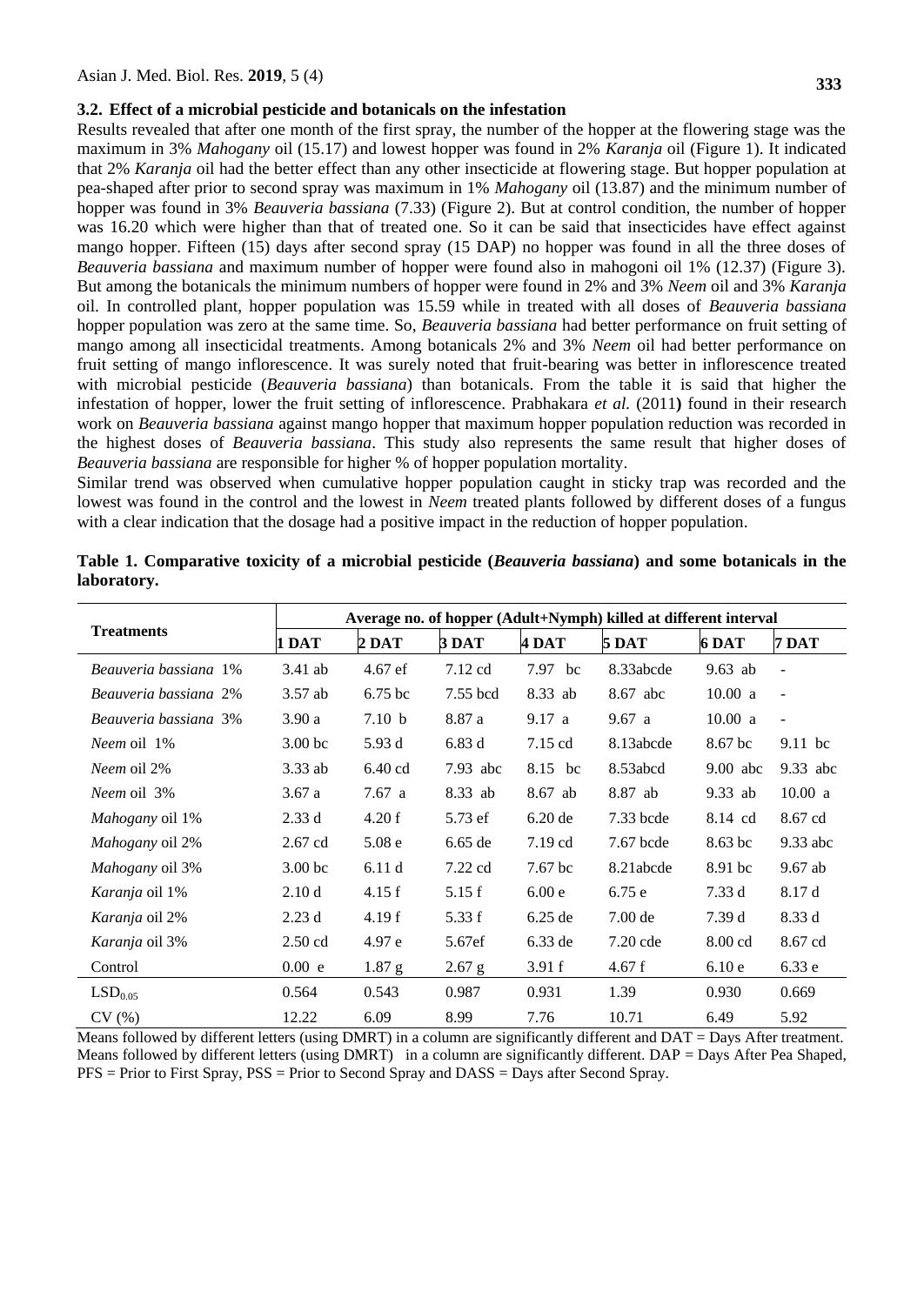

**Figure 1. Effect of a microbial (***Beauveria bassiana***) and botanical pesticides on the infestation of mango hopper at flowering (PFS) stages.**  PFS = Prior to First Spray



**Figure 2. Effect of a microbial (***Beauveria bassiana***) and botanical pesticides on the infestation of mango hopper at fruit setting (when pea shaped/PSS) stage. PSS = Prior to Second Spray.**



**Figure 3. Effect of a microbial (***Beauveria bassiana***) and botanical pesticides on the infestation of mango hopper at fruit setting (15 DASS/DAP) stage. DAP = Days After Pea Shaped and DASS = Days after Second Spray.**